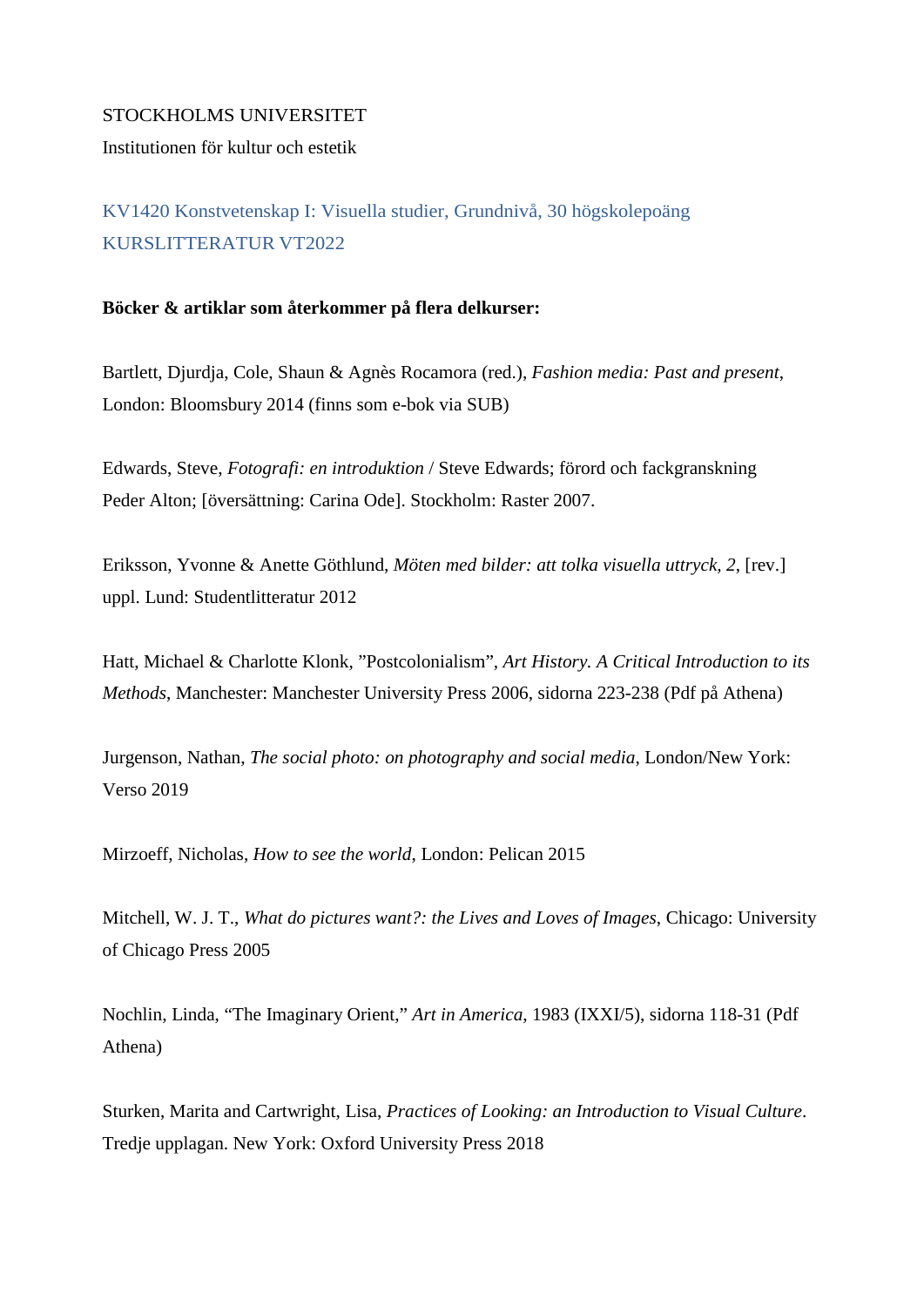## **Delkurs 1: Bild, historia, tolkning**

Barthes, Roland, *Det ljusa rummet: tankar om fotografiet*, Stockholm: Alfabeta 2006; eller: Barthes, Roland, *Camera Lucida: Reflections on Photography*, London: Vintage 1993/2000 [1980] (Finns tillgänglig digitalt:

[https://monoskop.org/images/c/c5/Barthes\\_Roland\\_Camera\\_Lucida\\_Reflections\\_on\\_Photograp](https://monoskop.org/images/c/c5/Barthes_Roland_Camera_Lucida_Reflections_on_Photography.pdf) [hy.pdf\)](https://monoskop.org/images/c/c5/Barthes_Roland_Camera_Lucida_Reflections_on_Photography.pdf)

Barthes, Roland, "Bildens retorik" översättning övers. Kurt Aspelin, *Tecken och tydning: till konsternas semiotik*. Kurt Aspelin och Bengt A. Lundberg (red.) Stockholm, PAN 1976 (se pdf på Athena); eller:

Barthes, Roland, "Rhetoric of the Image," Stephen Heath, *Image, Music, Text*, New York: Hill and Wan 1977, sidorna 32-51 (Finns tillgänglig digitalt: [http://williamwolff.org/wp](http://williamwolff.org/wp-content/uploads/2014/08/Barthes-Rhetoric-of-the-image-ex.pdf)[content/uploads/2014/08/Barthes-Rhetoric-of-the-image-ex.pdf\)](http://williamwolff.org/wp-content/uploads/2014/08/Barthes-Rhetoric-of-the-image-ex.pdf)

Edwards, Steve, *Fotografi: en introduktion* / Steve Edwards; förord och fackgranskning Peder Alton ; [översättning: Carina Ode]. Stockholm: Raster 2007

Eriksson, Yvonne & Anette Göthlund, *Möten med bilder: att tolka visuella uttryck, 2*, [rev.] uppl. Lund: Studentlitteratur 2012

Forsman, Michael & Statens medieråd, *Duckface/Stoneface – Sociala medier, onlinespel och bildkommunikation bland killar och tjejer i årskurs 4 och 7*, Stockholm: Statens medieråd 2014 (finns tillgänglig digitalt: via [http://statensmedierad.se\)](http://statensmedierad.se/)

Hatt, Michael & Charlotte Klonk, "Postcolonialism", *Art History. A Critical Introduction to its Methods*, Manchester: Manchester University Press 2006, sidorna 223-238 (Pdf på Athena)

Lister, Martin & Wells, Liz "Seeing beyond Belief. Cultural Studies as an Approach to Analyse the Visual", *Handbook of Visual Analysis*, Theo van Leeuwen and Carey Jewitt, (red.), London 2001

Mirzoeff, Nicholas, *How to see the world*, London: Pelican 2015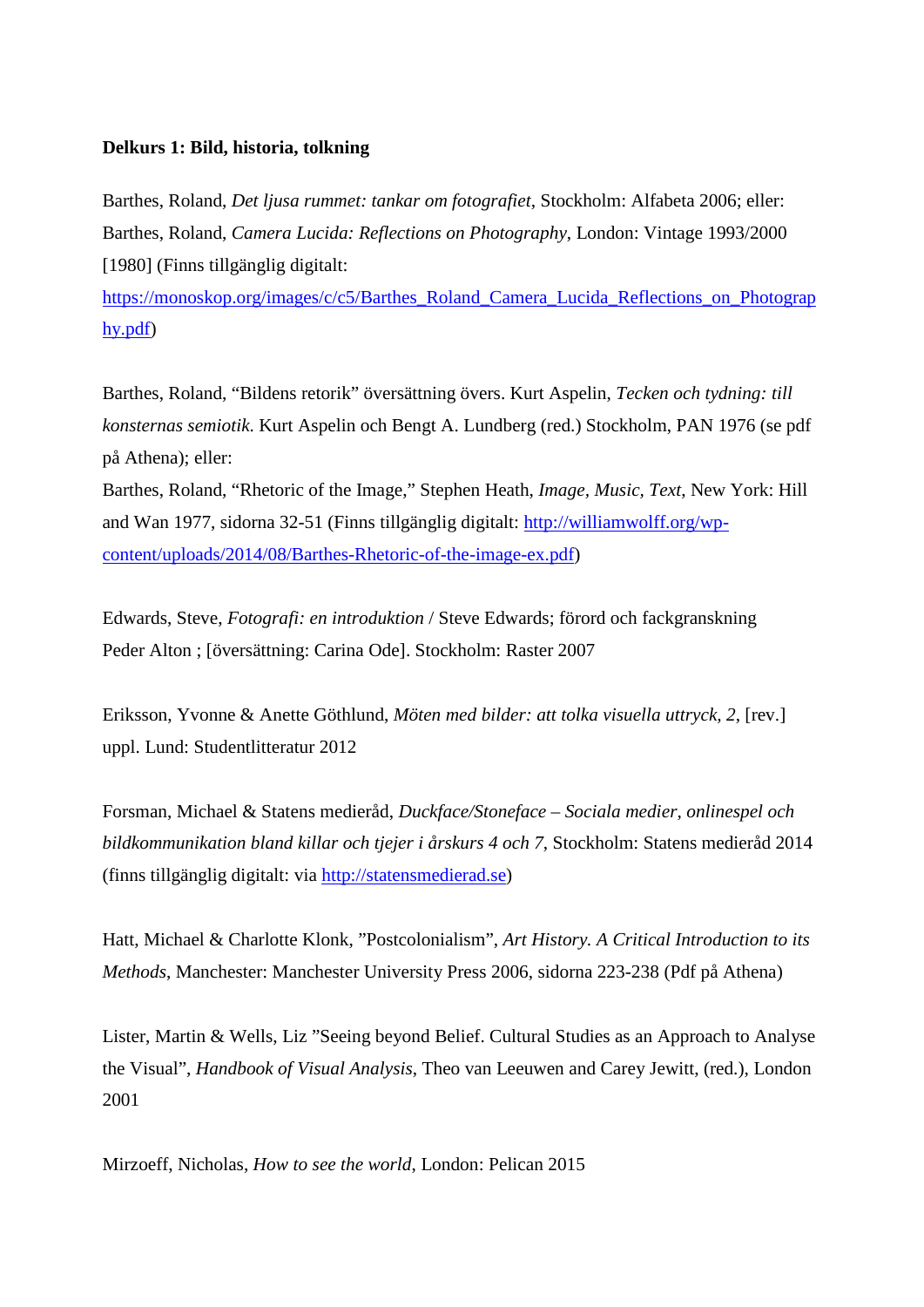Nochlin, Linda, "The Imaginary Orient," *Art in America*, 1983 (IXXI/5), sidorna 118-31 (Pdf Athena)

Smith, Shawn Michelle, "Race and Reproduction in Camera Lucida", *Photography Degree Zero*, Batchen, Geoffrey (red.), Cambridge Massachusetts: MIT Press 2009, s 243-258 (Pdf Athena)

Sturken, Marita and Cartwright, Lisa, *Practices of Looking: an Introduction to Visual Culture*. Tredje upplagan. New York: Oxford University Press 2018

# **Delkurs 2: Exponeringsformer**

Clifford, James, "Histories of the Tribal and the Modern", *The Predicament of culture: Twentieth- century ethnography, literature and art*, Cambridge Mass.: Harvard University Press 1988, sidorna 164- 177, 215 (Pdf Athena)

Dahlgren, Anna, "The Art of Display", *Konsthistorisk tidskrift/Journal of Art History*, vol. 79, no. 3, 2010, sidorna 160-173 [finns att ladda ner på SUB]

Deterts, Dorothea (red), *Recommendations for the Care of Human Remains in Museums and Collections*, Kassel: Deutscher Museumsbund 2013, kapitel 2 & 3 (Finns tillgänglig via https://www.museumsbund.de/wp-content/uploads/2017/04/2013-recommendations-for-thecare- of-human-remains.pdf eller via Athena)

Edwards, Steve, *Fotografi: en introduktion* / Steve Edwards; förord och fackgranskning Peder Alton; [översättning: Carina Ode], Stockholm: Raster 2007.

Glaser, Katja, "The 'Place to Be' for Street Art Nowadays is no Longer the Street, it ́s the Internet", Pedro Soares Neves, Daniela V. de Freitas Simões, *Street Art & and Urban Creativity Scientific Journal, Places and Non Places* Vol. 1/No 2, 2016, sidorna 6-13 (tillgänglig digitalt via [https://www.urbancreativity.org/journal-volume-1--2015.html\)](https://www.urbancreativity.org/journal-volume-1--2015.html)

Jurgenson, Nathan, *The social photo: on photography and social media*, London/New York: Verso 2019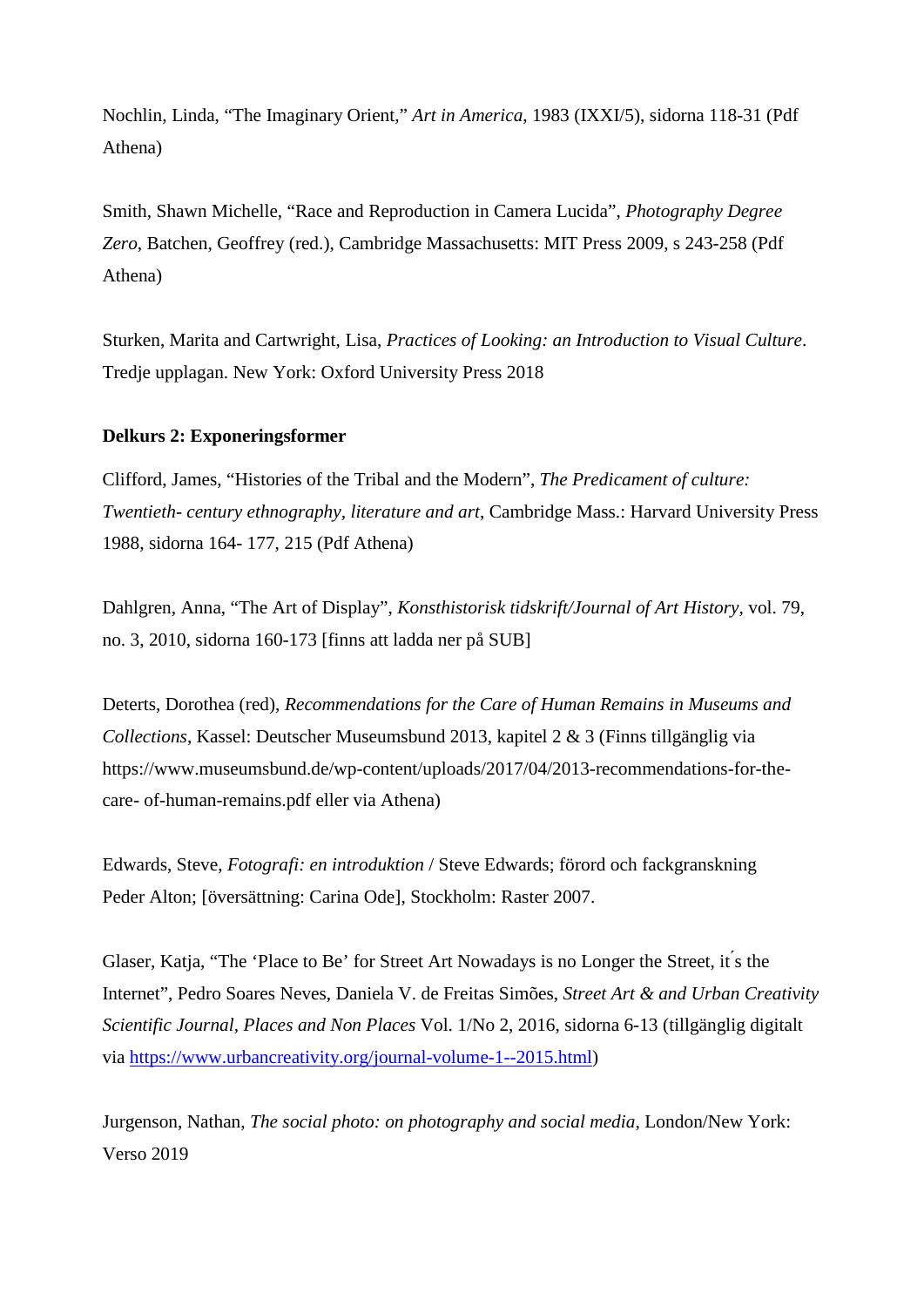Lister, Martin (red.), *The photographic image in digital culture*, 2 ed., Routledge, London, 2013 (finns som e-bok via SUB)

McClellan, Andrew, *The Art Museum from Boullée to Bilbao*, Berkley: University of California Press 2008

McClellan, Andrew, (red.), *Art and its Publics. Museum Studies at the Millennium*, Malden, MA-Blackwell Pub. 2003 (valda kapitel, e-bok på SUB)

O'Doherty, Brian, *Inside the White Cube: the Ideology of the Gallery Space*. Berkeley: University of California Press 1999 [1976] (Finns tillgänglig digitalt)

*RIG: Kulturhistorisk tidskrift*, Stockholm: Föreningen för svensk kulturhistoria i samarbete 2011 (3), sidorna 129-140

Sturken, Marita and Cartwright, Lisa, *Practices of Looking: an Introduction to Visual Culture*. Tredje upplagan. New York: Oxford University Press 2018

Whitehead, Christopher, *Interpreting art in museums and galleries*, New York: Routledge 2011, sidorna 23-35 (Pdf Athena)

## **Delkurs 3: Intermedialitet**

Bartlett, Djurdja, Cole, Shaun & Agnès Rocamora (red.), *Fashion media: Past and present*, London: Bloomsbury 2014 (finns som e-bok via SUB)

Benjamin, Walter, "The Work of Art in the Age of Mechanical Reproduction", *Art in theory 1900-2000*, Charles Harrison & Paul Woo (red.), Oxford: Blackwell Publishing 2003, sidorna 520-527 (Pdf Athena)

Bolter, J. David & Grusin, Richard, *Remediation: Understanding new media*, Cambridge: MIT Press 1999, sidorna 44-50 (Pdf Athena)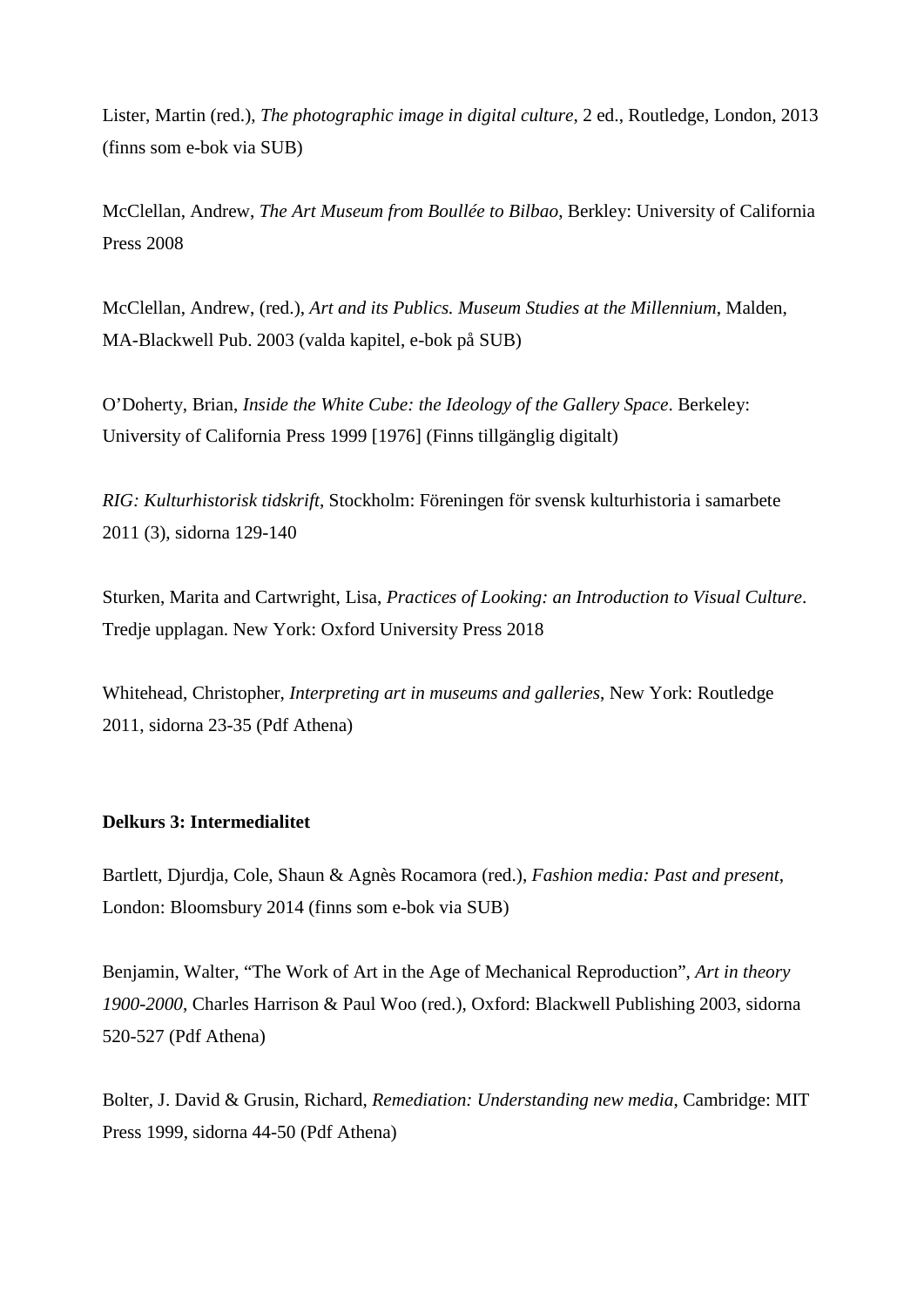Bonnevier, Katarina, *Behind Straight Curtains: towards a Queer Feminist Theory of Architecture*, Stockholm: Axl Books 2007, sidorna 215-224, 250-327. (Finns tillgänglig digitalt: [http://www.diva-portal.org/smash/get/diva2:11685/FULLTEXT01.pdf\)](http://www.diva-portal.org/smash/get/diva2:11685/FULLTEXT01.pdf)

Brunnström, Lasse & Wagner, Karin, *Den (o)hållbara förpackningen*. Stockholm: Balkong 2015 (Pdf Athena)

Dahlberg, Leif & Snickars, Pelle, "Inledning – mot ett transmedialt berättande", *Berättande i olika medier*, Stockholm: Kungliga Biblioteket 2008, sidorna 7-22. (Finns tillgänglig digitalt via [http://www.kb.se/dokument/Aktuellt/audiovisuellt/Berattande.pdf\)](http://www.kb.se/dokument/Aktuellt/audiovisuellt/Berattande.pdf)

Hannerz, Erik, "Subkulturer och ordnandet av skillnader", *Barn- och Ungdomsvetenskap: Grundläggande perspektiv*, T. Johansson & E. Sorbring (red.), Liber, sidorna 218-232 (Pdf Athena)

Jones, Steve & Martin Sorger, "Covering music: A brief history and analysis of album cover design", *Journal of Popular Music Studies* (1999: 11-12, 1) (Pdf på Athena)

Kimvall, Jacob, "Design or Vandalism? Remarks on the research of graffiti through album covers", *Cover Art –Eläköön vinyyli – Long live vinyl*, Kati Huovinmaa, Maria Tjader-Knight & Pauliina Kähärä (utg.), Abo: Svart Records 2016 (Pdf Athena)

Krohn Andersson, Fredrik, "'En imponerande modern pyramid': Fusk och fascination i Kvarntorpshögens skugga", *Valör: Konstvetenskapliga studier och forskning*, 2009: 3-4 (Pdf Athena)

Mitchell, W.J.T., "There are no visual media", *Journal of Visual Culture* (2005: 4, 2), sidorna 257-266 (Finns tillgänglig digitalt via SUB)

Nilsson, Håkan, "Originella kopior. Om bruket av andras bilder i den moderna konsten", *Falskt & äkta*, Rickard Becklén & Görel Cavalli-Björkman, Stockholm: Nationalmuseum 2004, sidorna 204-221 (Pdf Athena)

Platon, *Staten*, Bok 10. Stockholm: Atlantis 2003, sidorna 399-411 (Pdf Athena)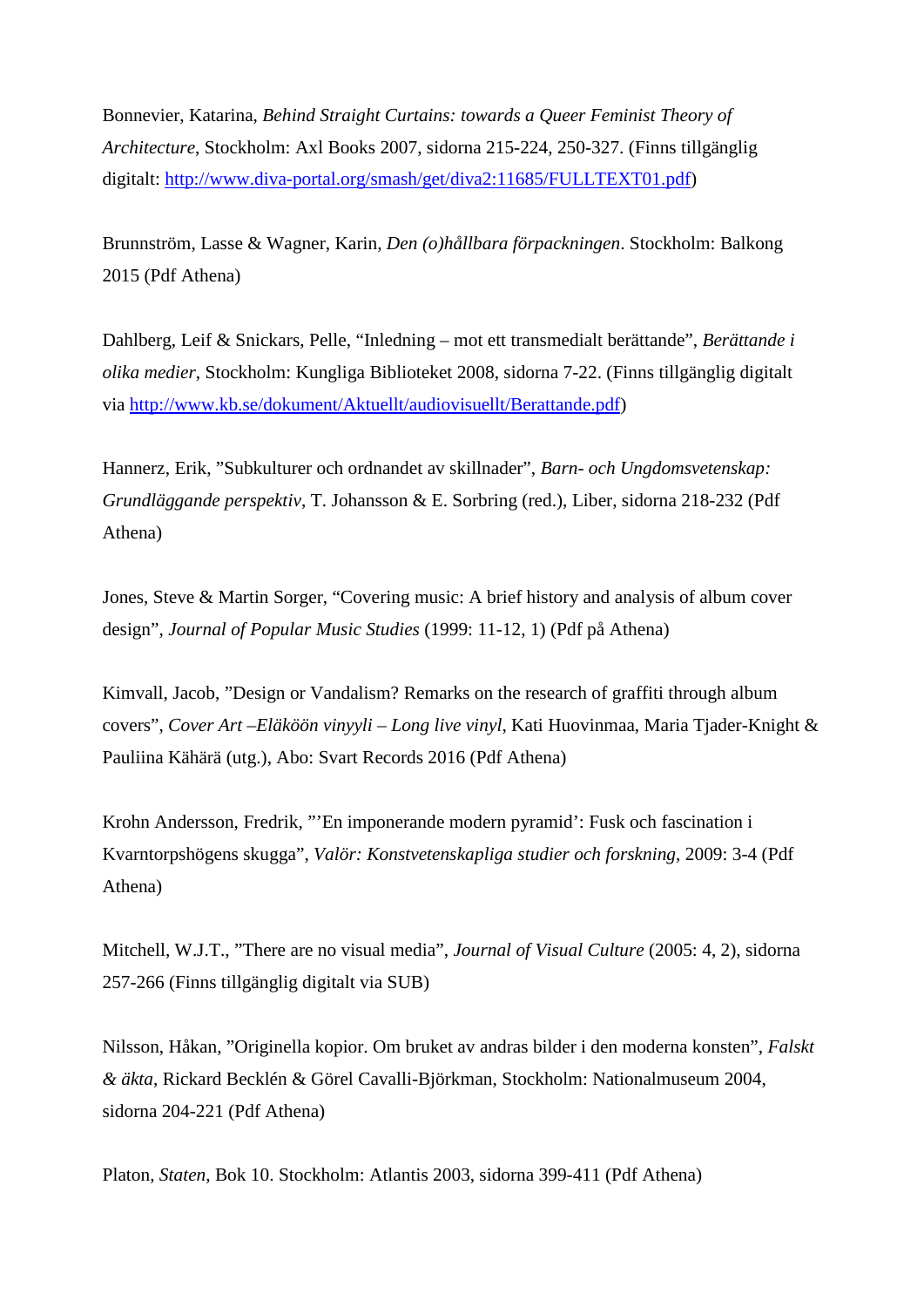Rajewsky, Irina O., "Intermediality, Intertextuality, and Remediation: A Literary Perspective on Intermediality", i: *Intermediality: History and theory of the arts, literature and technologies*  (2005: 6), 43-64. (Finns tillgänglig digitalt via [http://cri.histart.umontreal.ca/cri/fr/intermedialites/p6/pdfs/p6\\_rajewsky\\_text.pdf\)](http://cri.histart.umontreal.ca/cri/fr/intermedialites/p6/pdfs/p6_rajewsky_text.pdf)

Petersson, Sonya, Johansson, Christer et al., *The Power of the In-Between. Intermediality as a Tool for Aesthetic Analysis and Critical Reflection*, Stockholm: Stockholm University Press, 2018 (Finns som e-bok på SUB)

Sturken, Marita and Cartwright, Lisa, *Practices of Looking: an Introduction to Visual Culture*. Tredje upplagan. New York: Oxford University Press 2018

## **Delkurs 4: Bildbruk**

Alderman, D.H., & Dwyer, O.J., "Memorials and Monuments", *International Encyclopedia of Human Geography* 2009, sidorna 51-58 (pdf Athena)

Bartlett, Djurdja, Cole, Shaun & Agnès Rocamora (red.), *Fashion media: Past and present*, London: Bloomsbury 2014 (finns som e-bok via SUB)

Eriksson, Yvonne & Anette Göthlund, *Möten med bilder: att tolka visuella uttryck, 2*, [rev.] uppl. Lund: Studentlitteratur 2012

Kemp, Martin, *Christ to coke: How image becomes icon*, Oxford: Oxford University Press 2011, kap. 1 & 5 (Finns tillgänglig digitalt via SUB)

Kollnitz, Andrea, "Receptionen av tysk och österrikisk modernism i Sverige 1900-1935", *Konstens och det nationella. Essäer om konsthistoria i Europa 1850-1950*, Martin Olin (red.), Stockholm: Kungl. Vitterhets Historie & Antikvitets Akademien 2013, sidorna 102-123

Kollnitz, Andrea (2013), "The devil of fashion: Women, fashion, and the nation in earlytwentieth century German and Swedish cultural magazines", *Fashion in popular culture: Literature, media and contemporary studies*, Joseph Hancock II, Toni Johnson-Woods & Vicki Karaminas (red.), Bristol/Chicago: Intellect 2013, sidorna 125-241